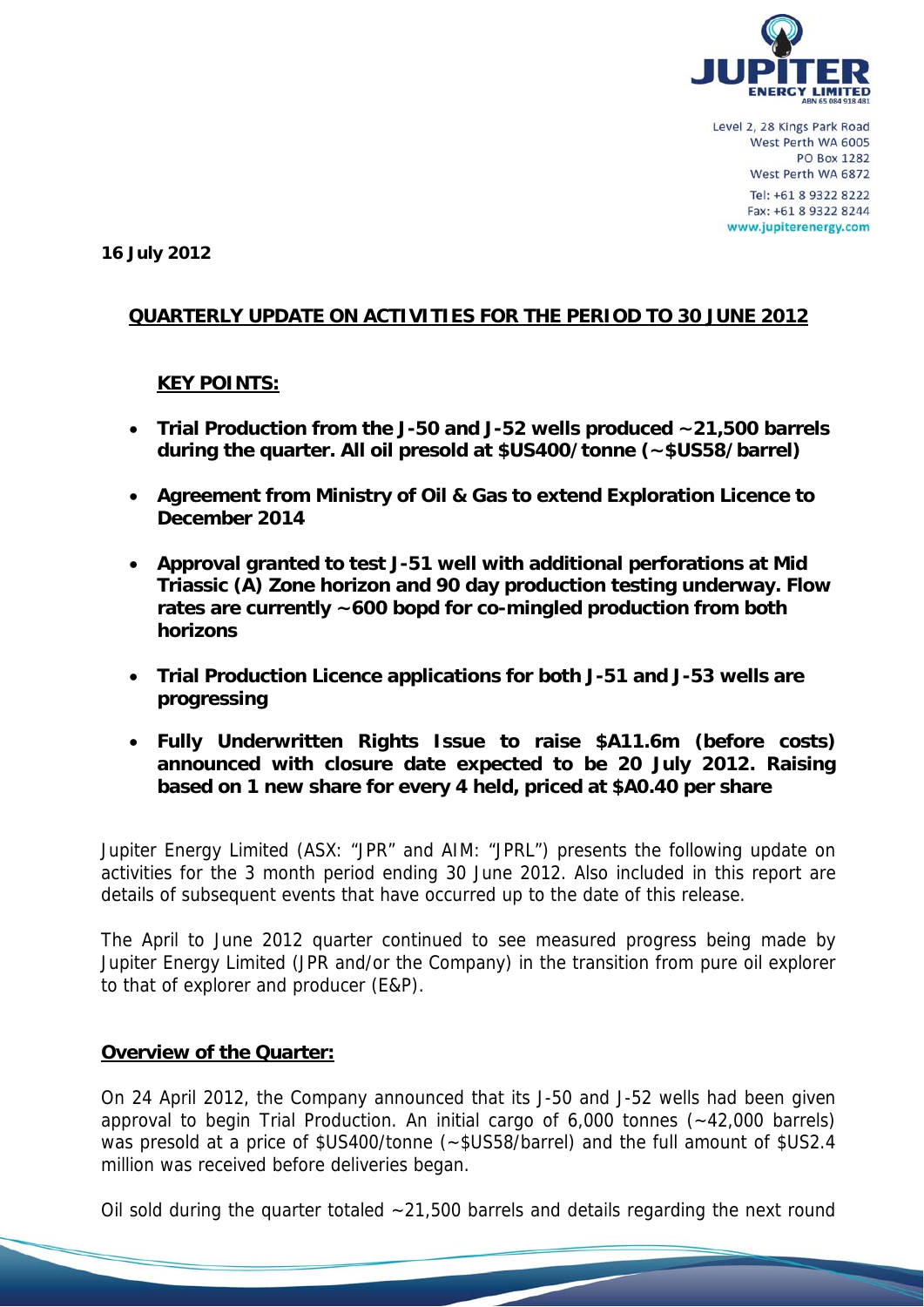of oil sales will be announced in due course.

During the quarter the Company was advised that its application to prolong its exploration licence for a further two years, from December 2012 to December 2014, was approved; the Company is now finalizing the text of an addendum to the Block 31 Contract to reflect this prolongation. The Company has a 6+2+2 year exploration licence and this was the first of the two year extensions available to the Company; it is the Company's intention to use this prolongation to continue exploring on the recently extended southern section of Block 31.

In addition to these exploration rights, the Block 31 contract also provides for a 25 year Production Licence for areas deemed to be commercial discoveries. Under this Production Licence, the Company is able to sell a minimum of 80% of the oil produced into the export market.

A production facility to process the oil, with the capability to utilize the associated gas produced with the oil, will need to be built. This facility must meet the relevant regulatory requirements in order to produce and sell oil under this licence from the already discovered Akkar East field in the northern section of Block 31. Work has now commenced on the planning and approvals required to build this production facility, construction of which is expected to commence in 2013.

Funding for the remainder of the 2012 work program is now secured with a fully underwritten rights issue expected to close on 20 July 2012 that will raise \$A11.25m (after deducting costs of the issue).

#### **Operations in detail:**

#### J-53 Well:

The J-53 well was the Company's fourth exploration well and the first of its two 2012 commitment wells on Block 31. The well is located 2.8 km southeast of the J-52 well and increases the known areal extent of the Akkar East field.

During the well's 3 month testing period, J-53 was fracture stimulated and exhibited a flow regime with only periods of intermittent production, recovering oil and water. Analysis of the chemical composition of the recovered water and pressure transient data indicated that during the frac and acid stimulation work carried out on the well during its completion, and it is believed that the zone from 2,996m - 2,999m propagated a fracture down to penetrate the oil water contact.

The resultant water influx from this 3m zone impacted the overall performance of the well and the composition and quantity of the liquids produced. Selective water shutoff using a permeability modifier has been determined as the most effective way to isolate the water within this zone such that the flow of hydrocarbons is able to take place uninhibited and not reduce the overall productivity of the mid Triassic formation.

Planning for the workover of J-53 is well advanced, however prior to work commencing an extension to the initial 3 month production testing period must be granted; it is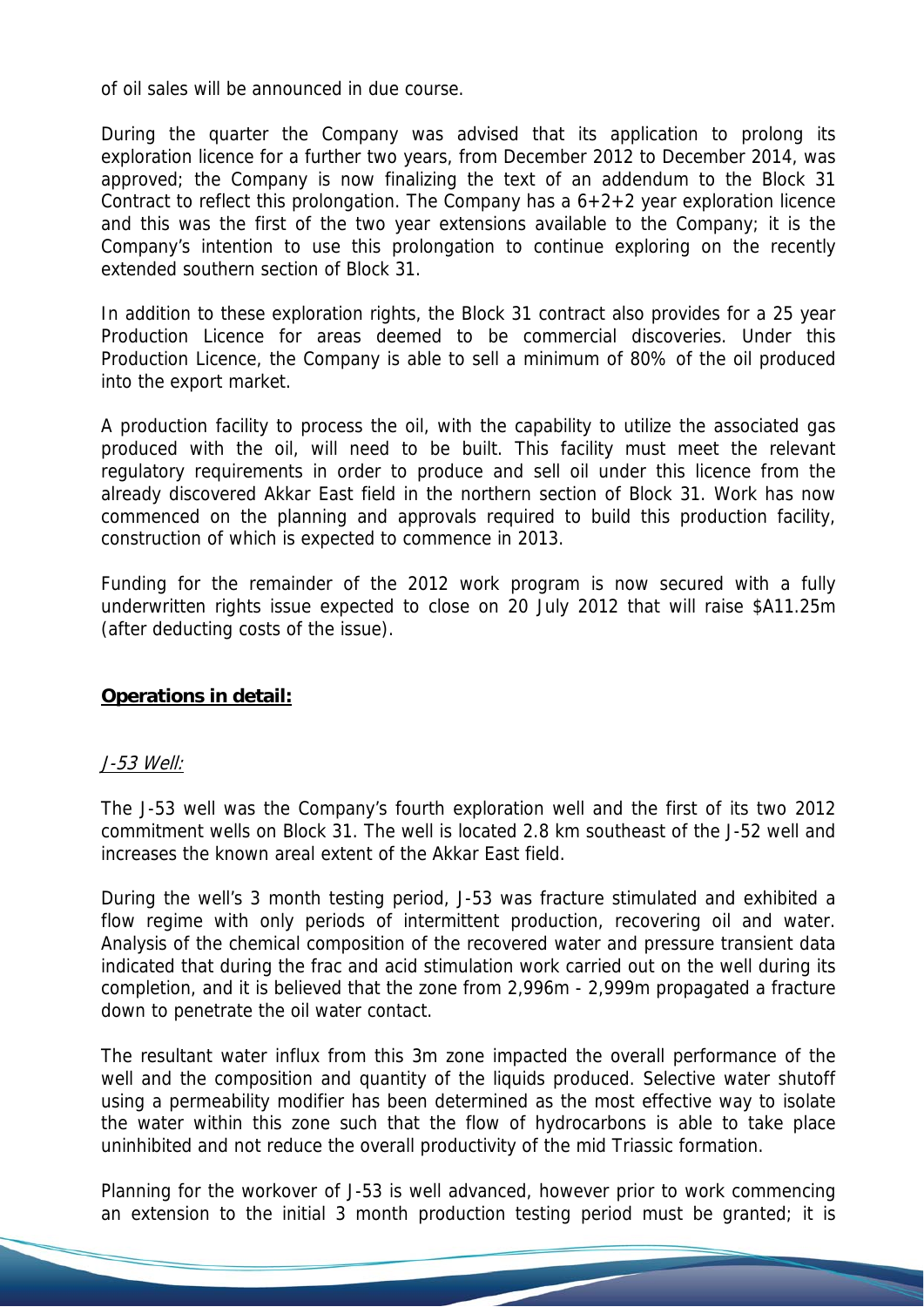expected that the workover will be completed during 3Q 2012. Updates on the performance of the J-53 well will be provided to shareholders in due course.

# J-51 Well:

During the quarter an application to carry out additional perforations in J-51 to conduct testing of the previous untested Mid Triassic (A) horizon was approved by the Kazakh authorities. The previous 3 month testing was carried out on only the Mid Triassic (B) horizon.

The approval permits the well to be flow tested until 15 September 2012 and to comingle the production from both the Mid Triassic (A) and (B) horizons. The current flow rate from the well is 600 – 650 barrels of oil per day (bopd). Oil produced during this period of testing will be sold into the domestic market.

# J-50 and J-52 Trial Production:

The Company announced on 24 April 2012 that Trial Production had approved for both the J-50 and J-52 wells. The Trial Production Licences are issued for a maximum three (3) year duration to allow the Company to concurrently produce oil from the J-50 and J-52 wells while completing the planning, construction and commissioning of the necessary surface infrastructure required to develop the discoveries for long term production.

Following the introduction of new safety legislation for production facilities in June 2012, some modifications to the topside infrastructure at J-50 and J-52 will be undertaken during July to bring the facilities in line with the new laws; the J-50 and J-52 wells will be shut in during these modifications which are expected to be completed within one month.

Oil sales during this period will come from the J-51 well. The facilities at J-51 are not impacted as the new laws are not applicable to wells producing under the 3 month production testing period.

# Forward Drilling Plan (J-55):

The extension of Block 31 acreage, granted in 2011, increased the Block 31 permit size from  $\sim$  63km<sup>2</sup> to  $\sim$  123km<sup>2</sup>. The Company acquired 3D seismic over this new acreage before the end of 2011; the new data has been processed and interpreted and several new prospects identified.

The  $1<sup>st</sup>$  well to be drilled on this new area (J-55) will be the final commitment well under the current 6 year exploration licence and is expected to spud in late July 2012. Updates on the drilling of the J-55 well will be released as appropriate.

Funding for this well will come from the Rights Issue that was announced on 25 June 2012.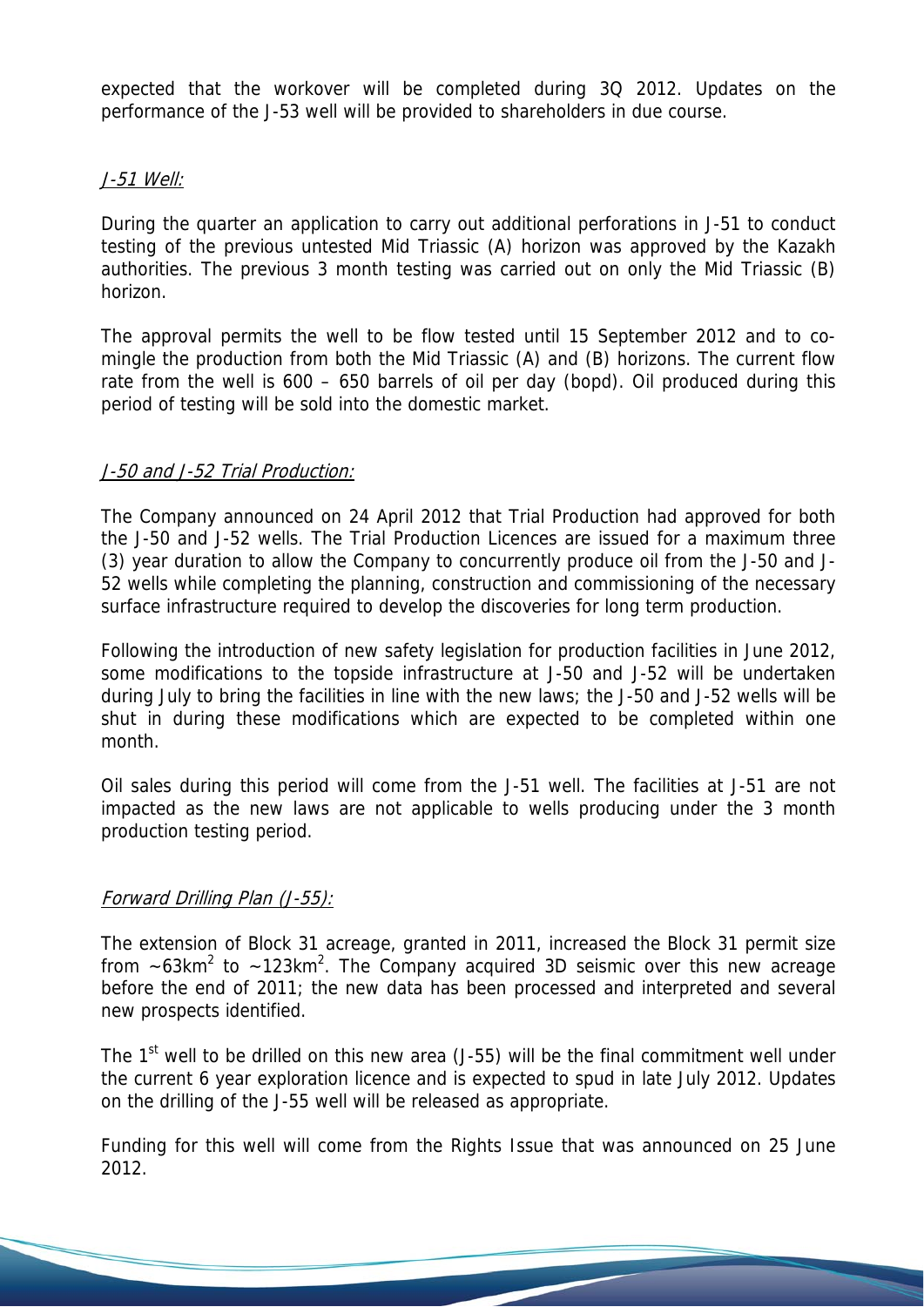## **Fully Underwritten Rights Issue:**

The Company has now distributed to shareholders a Prospectus setting out the terms of a fully underwritten pro-rata non-renounceable entitlement issue of 1 fully paid ordinary share in the capital of the Company for every 4 Shares held at the Record Date at an issue price of \$A0.40 per Share to raise up to approximately \$A11,613,016 before costs (the Offer).

The Offer is fully underwritten by Waterford Petroleum Limited and Soyuzneftegas Capital Limited. Shareholders who will receive an entitlement under the Offer are those with a registered address which is in Australia, New Zealand, United Kingdom, Guernsey or Cyprus. Details of the timetable of the offering and the use of funds can all be obtained from the Prospectus which is available at the Company's website: www.jupiterenergy.com

## **Reserves Update:**

As part of the Trial Production application process, an estimation of reserves associated with all discovery wells was prepared under the accepted Kazakh standards and then submitted to the Kazakh authorities for approval. The Company announced in June 2012 that the State Reserves Committee had approved reserves for the areas associated with the J-50, 51, 52 and 53 wells.

The State Reserves Committee approved  $C1+C2$  reserves equivalent to  $\sim$ 37 million barrels (mmbbl) of oil recoverable under the Russian GOST classification system; while similar, the Board cautioned in the 7 June 2012 announcement against extrapolation of this figure directly into the 1P (proved) or 2P (proved plus probable) classification of the Petroleum Resource Management System ("PRMS") used by international oil and gas companies.

The most recent PRMS report in the public domain provides a 24 mmbbl 2P recoverable reserves estimation and is outlined in the May 2011 Competent Persons Report prepared by Synergy Limited. This report was based on reserves only within the Triassic horizon after the drilling of J-50 and J-52.

The Company expects to appoint an independent reserves engineer to undertake a comprehensive reserves study using the standards set out within the PRMS document in early 2013, following the drilling of the next two exploration wells scheduled for 2H 2012 (J-55 and J-58). These wells are to be drilled on the new southern extension.

## **Capital Management:**

With the proceeds from the Rights Issue and further sales of oil from the producing wells, the Company should be fully funded to complete the drilling of J-55 and J-58 during the second half of 2012 and have the funding to implement the necessary topside infrastructure to bring the J-51 and J-53 wells onto Trial Production during the  $4<sup>th</sup>$ quarter 2012.

Later in 2012, the directors will consider all available options for financing the further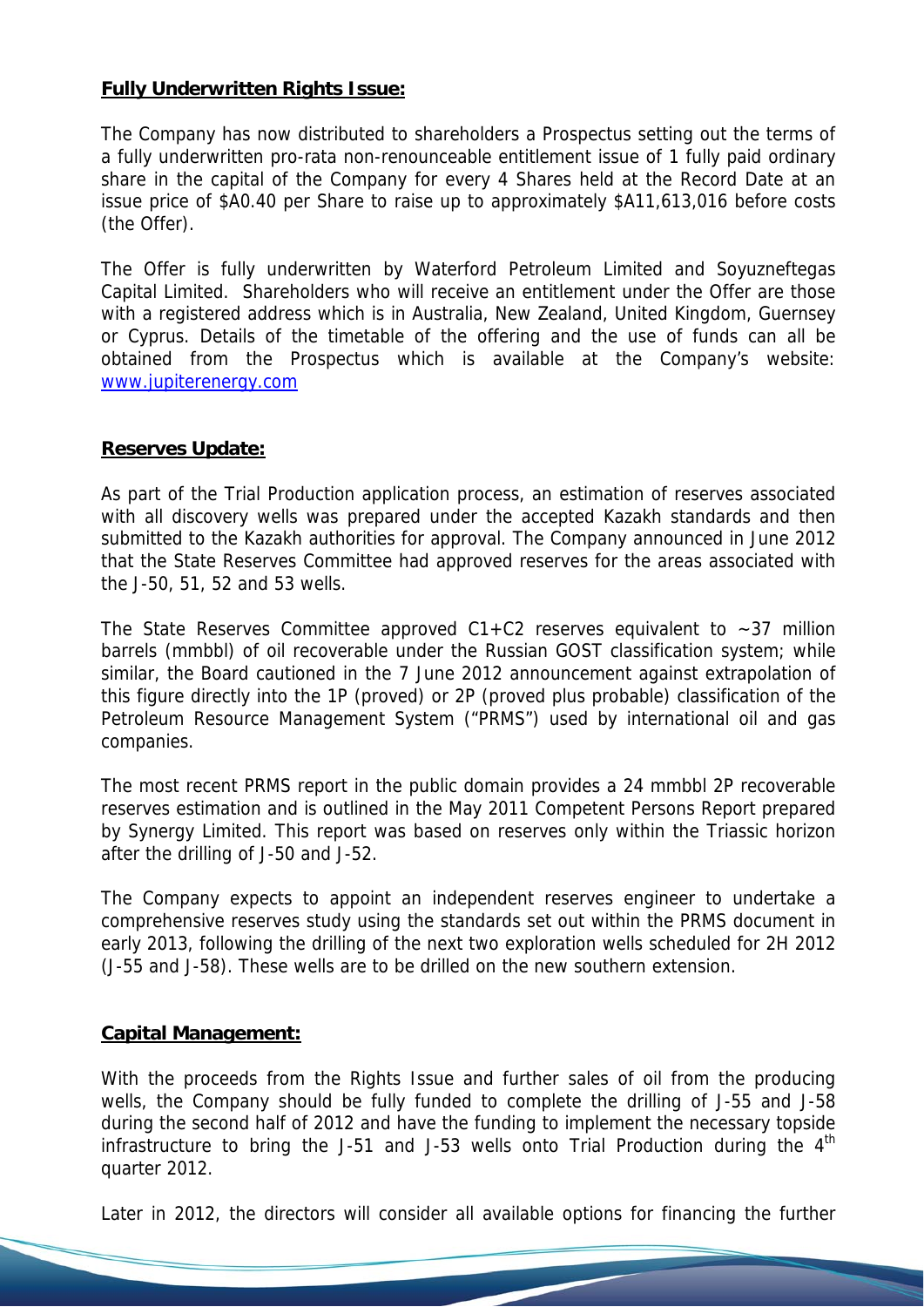development of the East Akkar field during 2013 and beyond to the stage where export oil sales are being achieved and further development of the field is self-funding; these options may include the further issue of new equity, reserve based debt, convertible debt or a combination of these various instruments.

## **Capital Structure and Finances:**

As at 30 June 2012, the Company had 116,130,154 listed shares trading under the ASX ticker "JPR" and AIM ticker "JPRL". The Company had 866,669 unlisted options on issue all expiring on 31 December 2012 with exercise prices between \$A1.50 and \$A2.775. The Company also had on issue a total of 2,133,335 unvested Performance Rights. Post shareholder approval at a General Meeting held on 14 May 2012, these Performance Rights now expire on 31 December 2013 and are subject to the same vesting conditions as approved by shareholders in August 2011.

Post the completion of the Rights Issue, the number of shares on issue will increase to 145,162,693. At the General Meeting held on 14 May 2012, shareholders gave approval to the Board to issue 8,215,000 shares if Soyuzneftegas Capital Limited elected to convert their \$US3.45m convertible note at the rights issue price of \$A0.40 per share. If the conversion does take place then the number of shares on issue would increase to 153,377,693. The shareholder approval for the issue of these additional shares is valid until 14 August 2012.

Unaudited net cash reserves as at 30 June 2012 totalled approximately \$A400k. During July 2012, \$A11.25m will be raised (after deducting costs of the issue) and domestic oil sales will also continue to contribute to cash reserves during 2H 2012.

## **Summary:**

The quarter saw continued progress towards the goal of developing Jupiter Energy into a full cycle E&P company with a growing production profile and material reserves.

If shareholders have any questions regarding this quarterly report they are welcome to contact the Company on  $+61$  89322 8222.

Geoff Gander Chairman/CEO

**ENDS** 

## **Enquiries:**

Jupiter Energy (+61 89 322 8222) Geoff Gander (geoff@jupiterenergy.com)